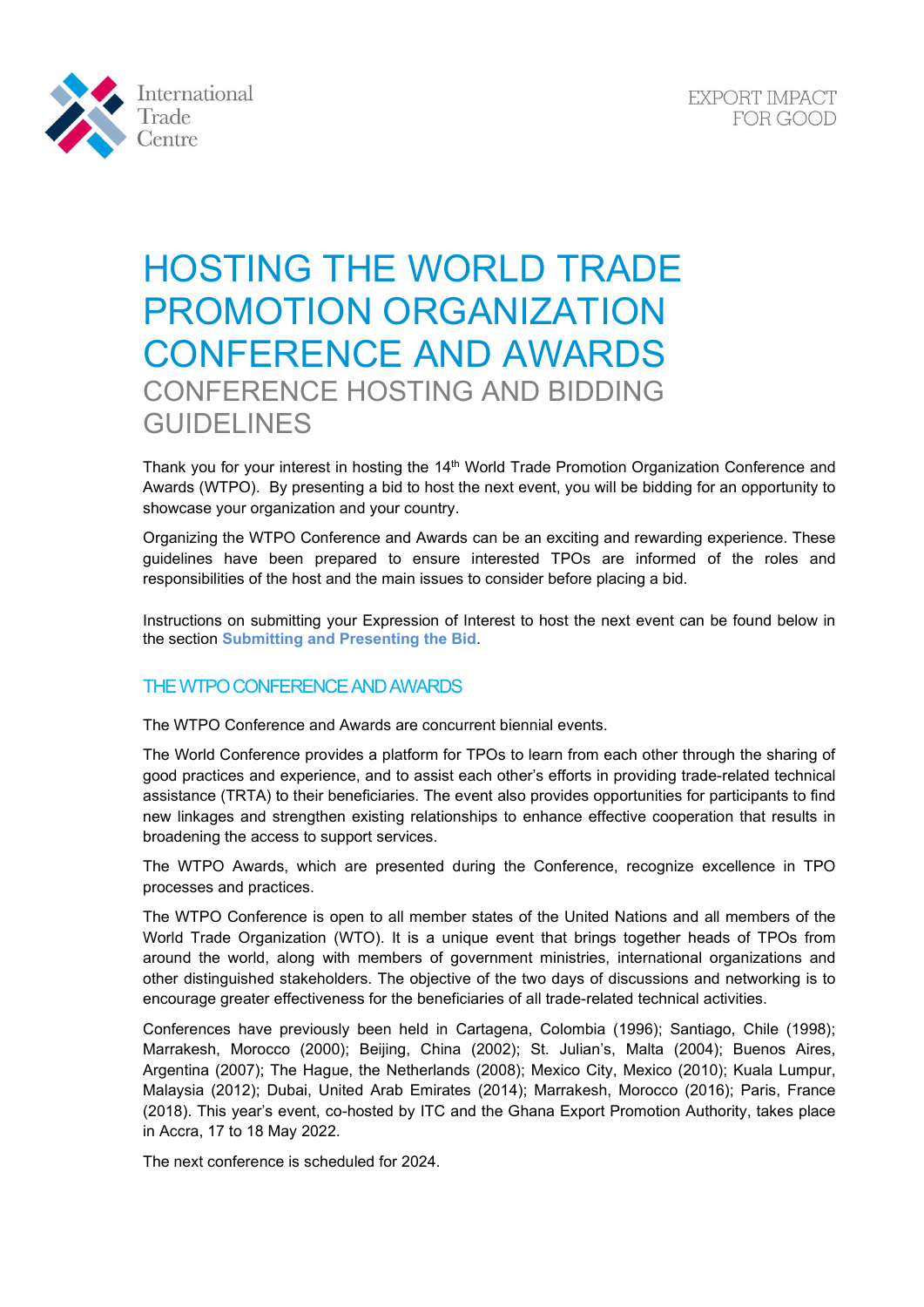The host of the 2024 WTPO Conference and Awards will be selected by secret ballot. Representatives of each recognized national TPO present at the 2022 event in Accra will vote following presentations by the bidders. Only one vote per national TPO is accepted.

The winner will be announced before the closing ceremony at the conclusion of the 2022 conference.

#### **ELIGIBILITY**

Hosting the WTPO Conference and Awards is open to officially recognized national TPOs mandated by their governments to act as the main institution for trade promotion in their countries.

Where a TPO has not been established, government ministries often perform this function. In this case, the assigned ministry is recognized as the main institution for trade promotion and may apply to bid to host the next conference.

#### LEGAL FRAMEWORK

ITC is a joint subsidiary organ of the World Trade Organization and the United Nations and enjoys privileges and immunities by the Convention on the Privileges and Immunities of the United Nations, adopted by the General Assembly of the United Nations on 13 February 1946 (hereinafter referred to as the "Convention")

As such, to be eligible to place a bid, the host country is required to:

- Be party to the Convention;
- Recognize ITC as a subsidiary organ of the United Nations enjoying privileges and immunities under the Convention;
- Agree to sign an exchange of letters as per the template contained in Annex B of ST/A1/342 (provided with this package).

TPOs submitting an Expression of Interest must also sign and submit the Certificate of Agreement provided with this bidding package. The selected TPO co-hosting the 2024 event is also expected to sign a partnership agreement with ITC describing the areas of cooperation for the organization of the 14th WTPO Conference and Awards. Guidelines and deadlines for submitting this certificate can be found under the section entitled **[Submitting and Presenting the Bid](#page-3-0)**.

#### EXCHANGE OF LETTERS AND MEMORANDUM OF UNDERSTANDING

The conclusion of (i) an exchange of letters between the Government of the host country (usually signed by the Ministry of Foreign Affairs) and ITC following the template contained in Annex B of **[ST/AI/342;](https://www.intracen.org/uploadedFiles/intracenorg/Content/Redesign/Events/WTPO/WTPO_2020/STAI_342Conf.pdf)** (ii) the conclusion of a partnership agreement; and (iii) receipt of the required security clearance by the United Nations Department of Safety and Security for the selected venue are prerequisites to hosting the TPO Network World Conference. The Exchange of Letters and the partnership agreement (Memorandum of Understanding [MoU]) should be concluded within six toeight months following the close of the 2022 conference or within a reasonable period agreed by both parties following the TPO's successful bid.

Please review the **[sample MoU](https://www.intracen.org/uploadedFiles/intracenorg/Content/Redesign/Events/WTPO/WTPO_2020/SAMPLE_MoU_TPOConferenceAwards.pdf)** to be signed by ITC and the winning TPO as well as the template for the Exchange of Letters contained in Annex B of St/AI/342 provided with the bidding package.

In the event that ITC and the host country and the host TPO are not able to sign the Exchange of Letters and the MOU by the deadline agreed upon by both parties, and within a reasonable time to relocate the conference, ITC will approach the TPO voted as runner-up by the voting TPO participants.

Please review the information concerning ITC's legal status provided in the **[Briefing Note ITC Legal](https://www.intracen.org/uploadedFiles/intracenorg/Content/Redesign/Events/WTPO/WTPO_2020/P12_5BriefingNoteITCLegalStatus7Sep12Abbrev.pdf)  [Status document.](https://www.intracen.org/uploadedFiles/intracenorg/Content/Redesign/Events/WTPO/WTPO_2020/P12_5BriefingNoteITCLegalStatus7Sep12Abbrev.pdf)**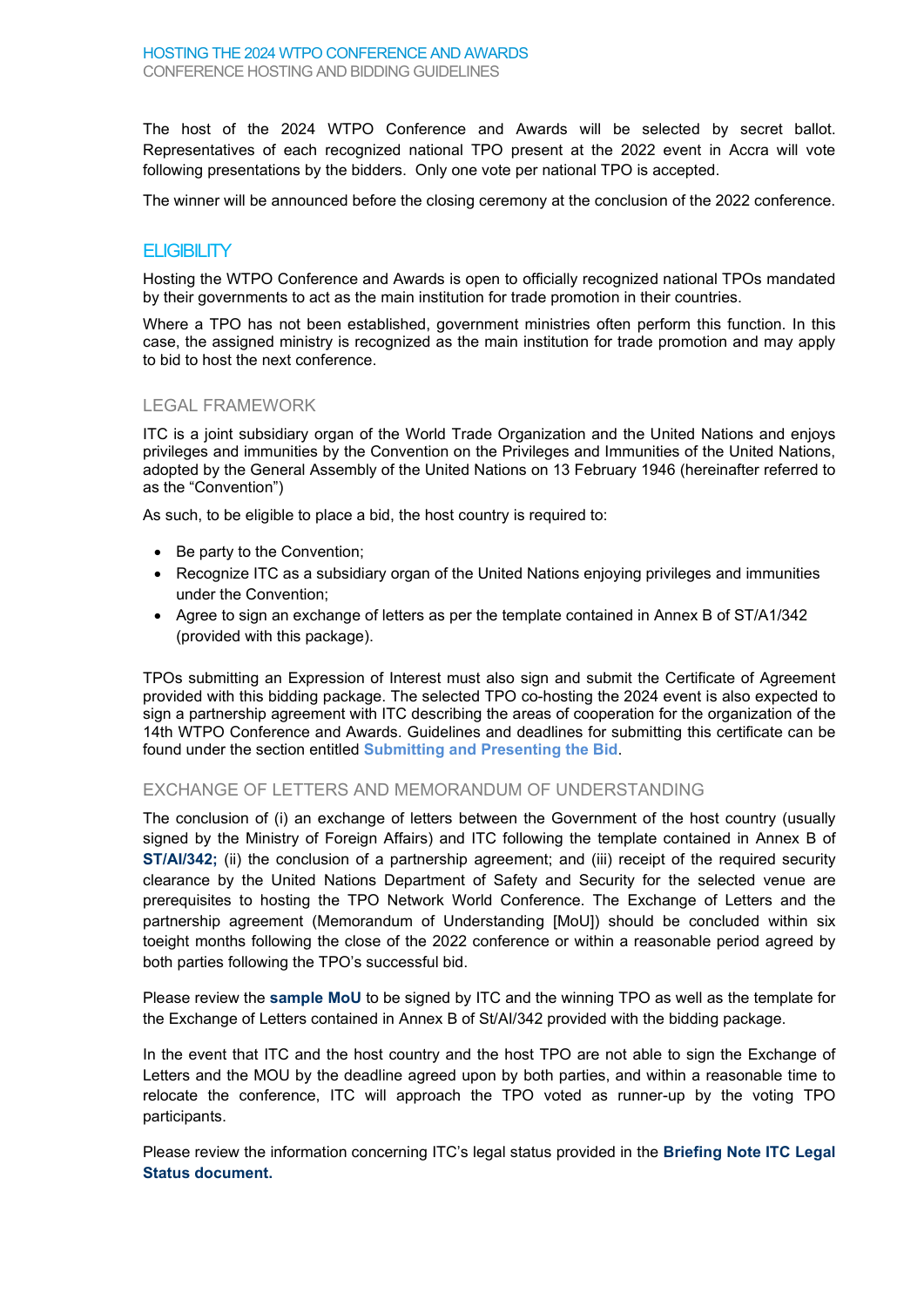## GEOGRAPHICAL BALANCE

All bidders are welcome. The WTPO Conferences have rarely been held in Asia-Pacific, Central and South-Asia or North America. TPOs from these countries are strongly encouraged to submit bids.

TPOs may venture into a strategic alliance with other trade support organizations or event organizers to offset costs. However, ITC will consider only the national TPO that submits the bid as the official partner of the event.

## ROLES AND RESPONSIBILITES OF THE HOST COUNTRY

The host TPO, host government and ITC work in close collaboration towards the successful organization of the conference following the signing of the Exchange of Letters and the MoU. Details can be found under Article 3, Commitment of the Parties, in the sample MoU. The TPO may also review the section in this document discussing **Issues [to Consider](#page-2-0)** (below) when deciding to place a bid.

In addition to the TPO's role as conference host, a senior representative will sit on the 2024 and 2026 WTPO Awards jury panels.

### WTPO AWARDS – JURY PANEL 2024

The biennial WTPO Awards are managed by ITC. The ITC Executive Director chairs the jury panel composed of:

- The previous year's award winners (the 2022 WTPO Award winners will sit on the 2024 jury panel);
- The head of the TPOs from the previous and current host countries;<sup>[1](#page-2-1)</sup>

ITC manages and organizes the TPO Awards. The TPO of the host country, along with the other members of the panel:

- Attends two to three meetings of the jury
- Evaluates the submissions for the awards;
- Organizes and covers the costs for the gala dinner and awards presentation ceremony. This traditionally takes place on the evening of the first day of the conference.

In addition, the host TPO provides advice and guidance to the new host TPO concerning the organization of the event and development of the conference programme.

## <span id="page-2-0"></span>RESPONSIBILITIES OF THE HOST TPO

The following information provides an overview of the main areas of the TPO's responsibilities during the organization of the Conference and Awards. It is advised that this information is well reviewed and considered before the TPO decides to bid to host the 2024 event. Please also review all the documents provided in this package for detailed information pertaining to the MoU and Exchange of Letters.

TPOs submitting an Expression of Interest to ITC will present their bids during the WTPO Conference in Accra on 17 May 2022. The following information may also be considered for the design of the bid.

<span id="page-2-1"></span> $1$  The polices and guidelines for the WTPO Awards jury panel state that hosting TPOs may submit a request to the panel to withdraw their representation for the second year of their tenure.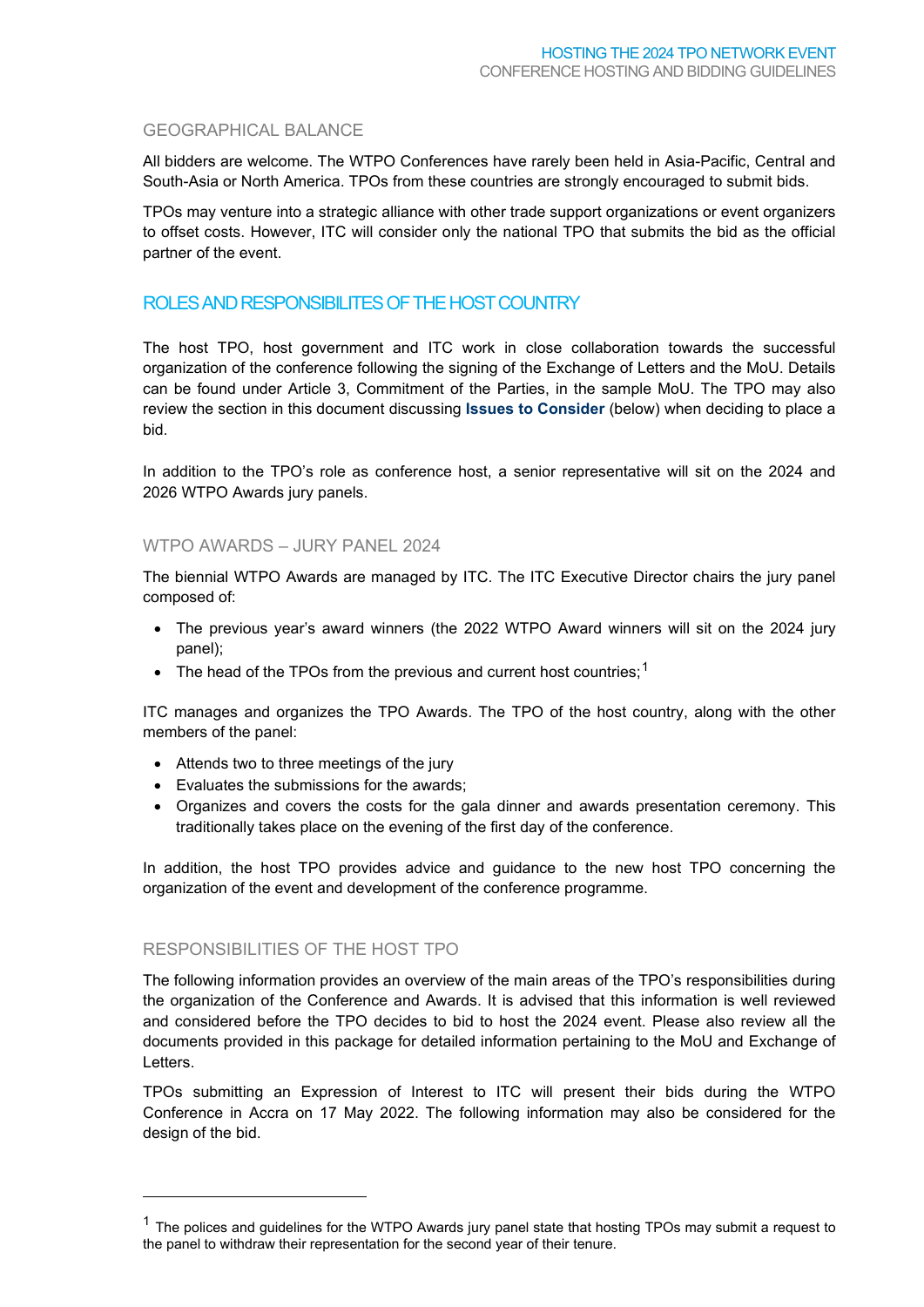**Timing:** The 14<sup>th</sup> WTPO Conference will be held in 2024. The event typically takes place in October or November.

**Planning and costs:** The host TPO covers all local costs for the conference. This includes event planning, logistics (conference facilities, transport, catering, etc.) and promotion.

**Conference programme:** The host TPO works in close collaboration with ITC to develop the conference programme, including but not limited to, defining the theme, conference topics, speakers and conference chair, etc.

**Venue considerations:** Recent conferences have been planned to accommodate as many as 300 participants. The venue should include provide adequate space for:

- A plenary session with up to 300 people;
- Parallel break-out sessions;
- Workshop sessions;
- Secretariat space for the host committee and ITC;
- Rooms for bilateral meetings.

**Travel, accommodation and meals:** Conference participants usually fund their own participation. To encourage the largest possible representation from all member countries, the bidding TPO may wish to consider the following:

- **Flights:** Air travel costs will depend on the location of the event. If possible, air travel costs should not be too prohibitive for participants.
- **Transportation** to and from the airport should be convenient and the location should be in reasonable proximity to a major airport.
- **Accommodation and meals**:
	- ITC must follow the United Nations' requirements when considering such events. This means that host countries are required to offer three alternative hotels from which participants may choose. The prices of these hotels must fall within the UN's daily subsistence allowance for the city where the conference and hotels are located.
	- Lunch is to be provided on each of the two conference days.

**Please note:** If the bidder would like to showcase a potential conference venue and related hotels in their presentation, please ensure the venue complies with the above guidelines. Venues and accommodation must have disability access.

## <span id="page-3-0"></span>PRESENTING AND SUBMITTING THE BID

Bids by eligible TPOs will be presented on **17 May 2022** in a dedicated plenary session during the 2022 Conference.

All prospective hosts will be given five to -eight minutes to present their bids in the plenary session. This will be followed by a secret ballot where one representative from each of the recognized national TPOs participating in the event may cast their vote. Only one vote per national TPO is accepted.

ITC counts the ballots, and the winner will be elected based on a simple-majority system. The winner will be announced before the closing ceremony at the end of the 2022 conference.

ITC welcomes all expressions of interest from TPOs wishing to host the 2024 WTPO Conference and Awards. Submitting the bid follows three steps: 1) Registering an Expression of Interest with ITC, 2) Confirming your eligibility by submitting the Certificate of Agreement, and 3) Preparing and submitting the bid.